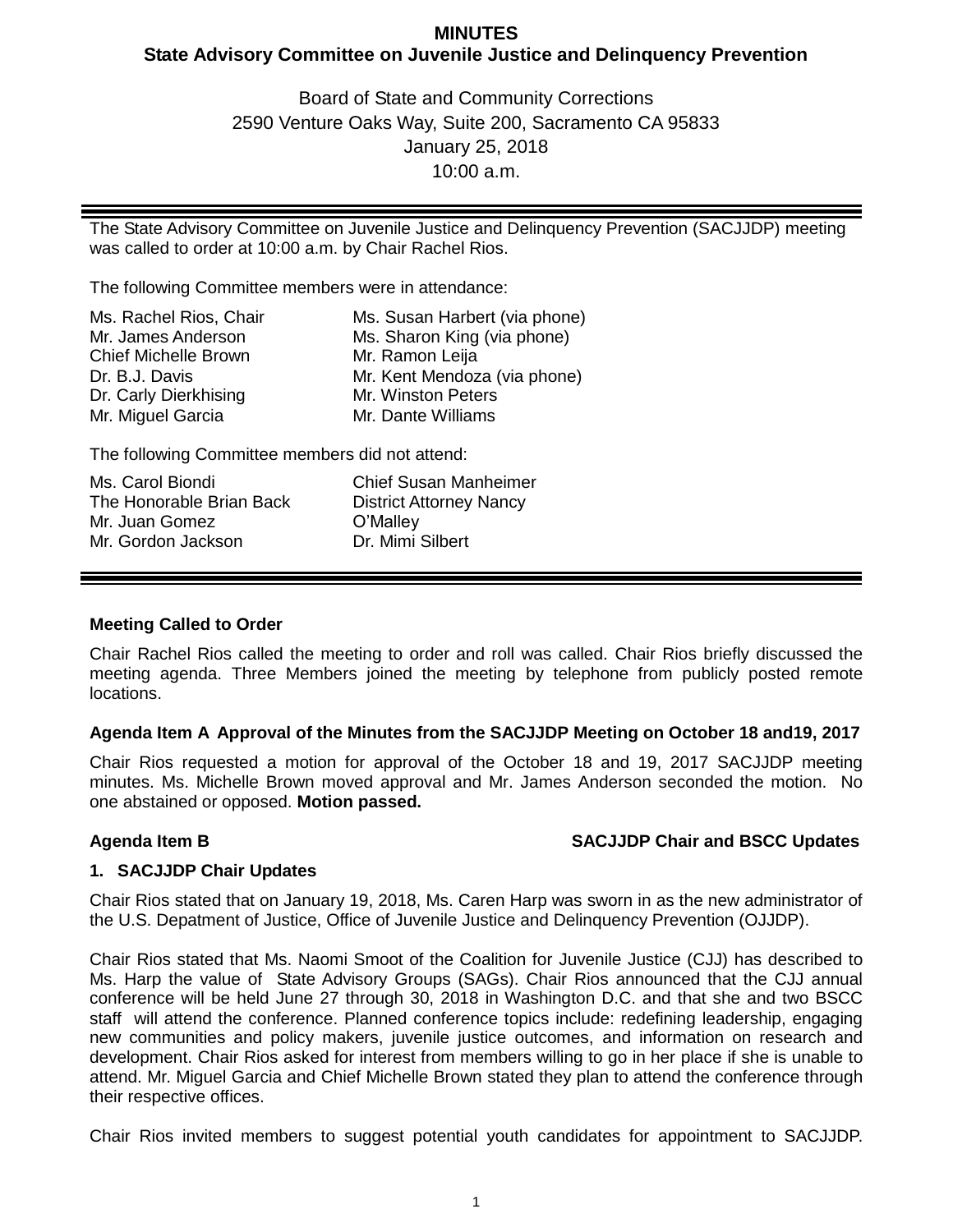OJJDP requires that at one third of SAG memberships be youth and SACJJDP is currently one youth member short of meeting that requirement. Chair Rios stated there is also ongoing membership recruitment for SACJJDP's R.E.D. Subcommittee.

Chair Rios congratulated Mr. Winston Peters on the Silver Eagle Award given to the Los Angeles County Public Defender's Jail Mental Health Liaison Program. Mr. Peters describedd the importance of the program, the collaborative efforts of the team and the value of Edward Byrne Memorial Justice Assitance Grant funds that enabled the program.

Chair Rios noted that the California Racial and Identity Profiling Advisory Board's First Annual Report was in member packets.

Chair Rios stated that CJJ asked SACJJDP to write a letter to the Senate and the House in support of the OJJDP Act reauthorization and that she was following up with BSCC staff to coordinate a response.

#### **2. BSCC Updates**

BSCC Executive Director Kathleen Howard welcomed the SACJJDP members. Ms. Howard reported that the Governor Brown's final State of the State address described a proposal for a pilot project, the Young Adult Offender Pilot Program, that would create housing areas for young adult offenders within the Department of Juvenile Justice (DJJ) as an alternative to keeping them in state prison. Ms. Howard stated that Ms. Allison Ganter, BSCC's Deputy Director of the Facilities and Standards Operations (FSO) Division, has informed DJJ that the BSCC will be responsible for monitoring the pilot project to ensure compliance with the four core protection requirements of Title II.

Ms. Howard reported that the Governor's Fiscal Year (FY) 18-19 January budget proposal does not include funding for the California Violence Intervention and Prevention (CalVIP) program. Ms. Howard thanked Chief Michelle Brown, who chaired CalVIP's Executive Steering Committee, and reported that the CalVIP Request for Proposal process resulted in 120 applications for funding. It remains to be seen if the Legislature will add fudning for the CalVIP program, as it did in FY 17-18.

Ms. Howard reported that BSCC's Standards and Training Division's local assistance budget that helps fund county correctional officer training has been reduced due to further reductions in penalty collections that fund the program.

Ms. Howard provided updates on the work of the Juvenile Regulations Executive Steering Committee and the Juvenile Justice Standing Committee (JJSC).

Ms. Howard also reported that BSCC is working on the first consolidated Juvenile Justice Crime Prevention Act (JJCPA) and Youthful Offender Block Grant (YOBG) legislative report. BSCC staff is also developing SACJJDP's annual legislative report and anticipates that it will be presented to the SACJJDP at its March 2018 meeting for approval.

#### **Agenda Item C Update from the Juvenile Justice Standing Committee**

Chair Rios reported that at their last meeting, JJSC reviewed a draft set of county guidelines it developed for the disaggregation of juvenile justice caseload and performance and outcome data by race and ethnicity. Chair Rios advised that BSCC staff will send the SACJJDP members a copy of the draft report once it is approved by the Board, anticipated to be at its February 8, 2018 meeting. Chair Rios reported that JJSC members have expressed interest in the work of SACJJDP, including the development of the new State Plan and the work of the R.E.D. Subcommittee.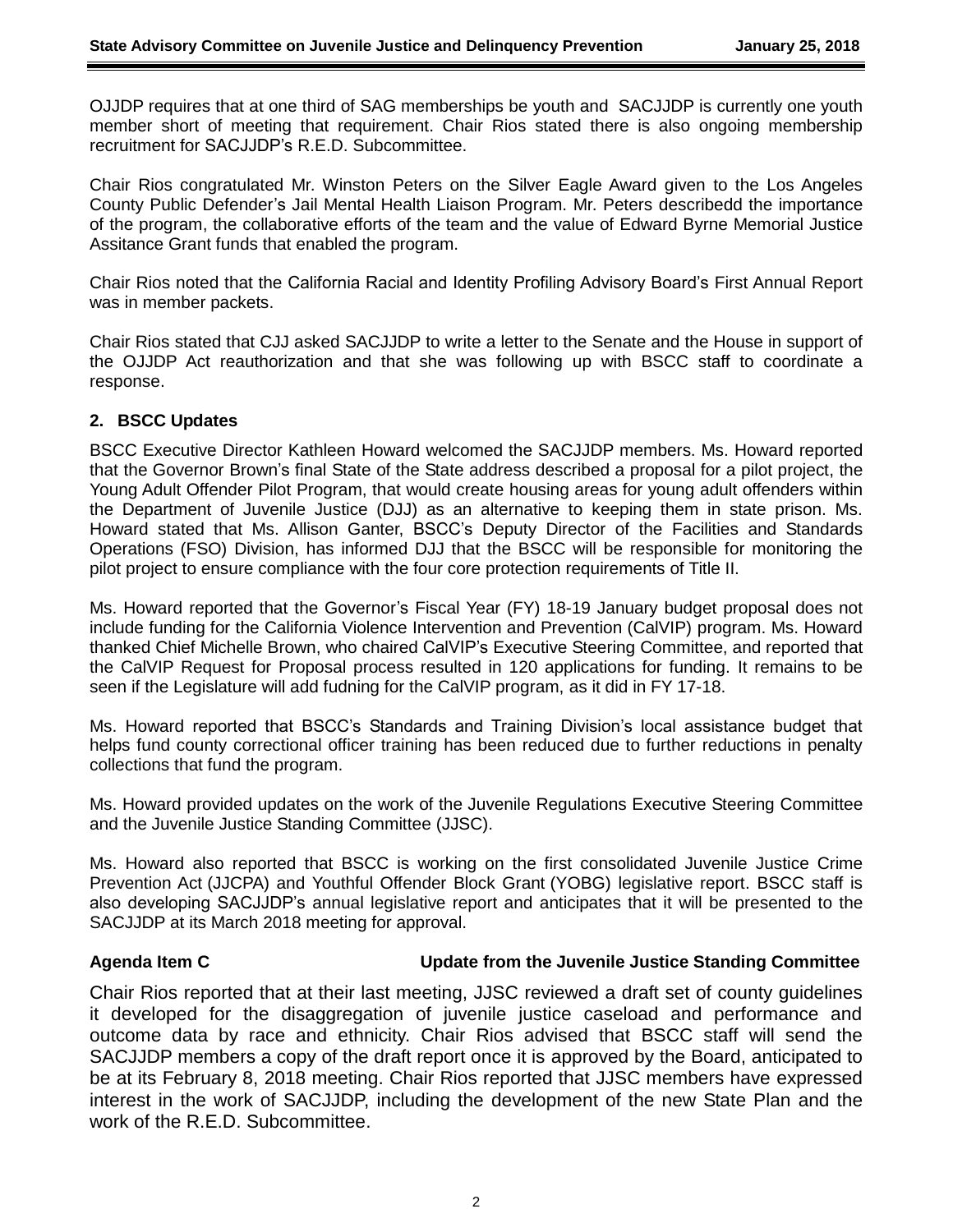#### **Agenda Item D Consider Changing a 2018 Meeting Date to Accommodate Joint Meeting with the Juvenile Justice Standing Committee**

Chair Rios reported that JJSC members are interested in meeting jointly with SACJJDP in Sacramento. Chair Rios asked if SACJJDP members are open to moving their currently scheduled March 28, 2018 meeting date to March 21, 2018. SACJJDP members agreed to move the meeting to March 21, 2018 and JJSC will be notified.

Chair Rios also reviewed the dates and locations for the rest of the 2018 SACJJDP meetings. Chair Rios advised that a location has not yet been selected for the May 2018 meeting and members agreed to make that decision at the March 2018 meeting. Chair Rios explained that Sacramento is the preferred location when the meeting agenda requires substantical technical and BSCC staff support and that in other cases, there is more flexibility to meet at other locations. Since there are no specific agenda items planned for the May 2018 meeting, SACJJDP tentatively decided to meet in Southern California.

### **Agenda Item E Legislation**

Ms. Howard advised members that they had legislative updates in their packets.

#### **Agenda Item F Review and Approve Core Compliance Components of the Federal Fiscal Year 2018-2020 State Plan**

Ms. Ganter, Deputy Director of FSO, reviewed the draft Compliance Monitoring Plan and reviewed the BSCC's monitoring responsibilities.

Mr. Timothy Polasik, BSCC Field Representative with BSCC's Corrections, Planning and Grant Programs (CPGP) Division, reviewd the draft Plan for Compliance with the Reducing Racial and Ethnic Disparities (R.E.D.) Core Protection.

Ms. Mary Jolls, Deputy Director of CPGP explained that SACJJDP approval is requested for these items to be submitted to OJJDP now. The compliance plans are on a different timeline than the State Plan and need to be submitted in February 2018.

Dr. BJ Davis asked the BSCC staff to clarify the data enclosed in the Compliance Monitoring Plan and describe how confident they are of the reported rates, especially reduction of violations. Ms. Ganter stated that the BSCC is confident about the data, which is collected on a monthly basis and later reviewed and verified. The rates enclosed in the report are calculated by the OJJDP. Since 2007, the number of violations has declined. Dr. Davis also asked if it were a part of the plan to share information and collaborate with community partners and local commissions, such as the Juvenile Justice Commissions (JJC), as it would be valuable for communities to be aware of the content of reports. JJCs are important because they are invested in their communities and can provide meaningful community input. Ms. Ganter replied that while it was not specifically stated in the plan, the BSCC collaborates with JJCs as required by statute and as a matter of practice. Each BSCC inspection report is forwarded to the county, while JJC reports are forwarded to the BSCC, so that each entity's findings can inform the other's. Additionally, BSCC staff provide regular data reports, technical assistance, and training to JJCs.

Mr. Winston Peters asked about the impact of Senate Bill 395 legislative changes on the Compliance Monitoring Plan. Ms. Ganter advised that BSCC will research and report back on any impact on compliance monitoring.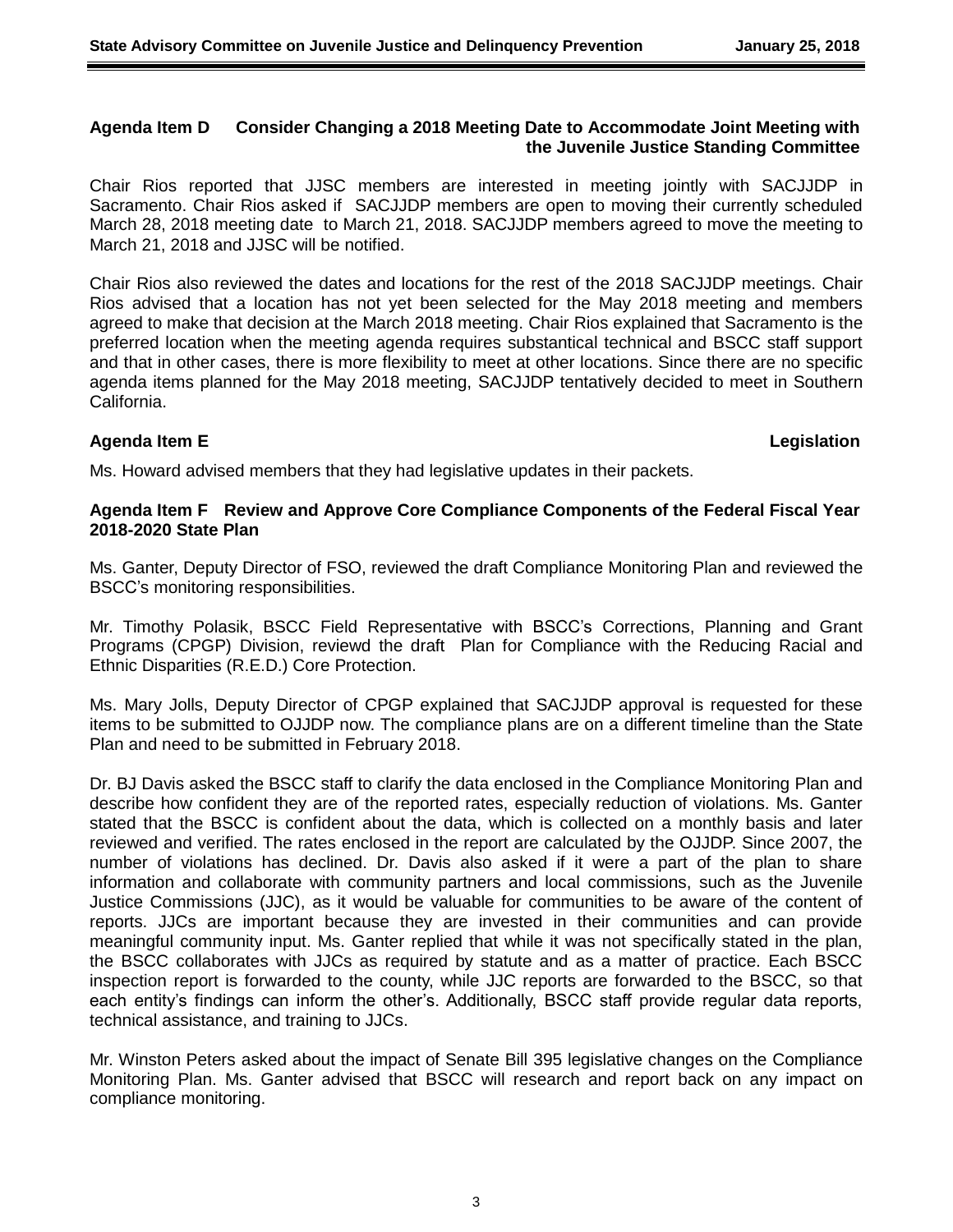Mr. Miguel Garcia asked if the Compliance Monitoring Plan is submitted every year and staff confirmed this is an annual Plan. Mr. Garcia stated that there is no separation of youth and adults in immigration facilities. Mr. Peters commented that this was a major issue and mentioned legislationaddressing Immigration and Customs Enforcement (ICE) and similar agencies going into court rooms and detaining minors and/or youth witnesses that do not have legal status in the United States. Ms. Ganter replied that the BSCC does not monitor these facilities as they are not under the BSCC jurisdiction. Ms. Ganter replied that these questions have not been answered on Federal level but that she would inquire into the topic in more detail. Ms. Howard stated that the BSCC can provide a list of the facilities over which BSCC has jurisdiction.

Ms. Brown moved approval of both reports, conditional upon BSCC adding a descriptive statement to the Compliance Monitoring Plan on the role of the Juvenile Justice Commissions. Dr. Davis seconded the motion. No one abstained or opposed. **Motion passed**.

#### **Agenda Item G Development of the State Plan Budget for FFY 2018**

Ms. Kimberly Bushard, CPGP Field Representative, presented the Title II 2018 Proposed Budget Plan and Proposed Budget Federal Fiscal Year (FFY) 2018, Application for Title II Formula Grant Program. Ms. Bushard reviewed both, including the programs for which grant support is requested (Program Purpose Areas (PPAs), Compliance Monitoring, SAG Allocation, and Planning and Administration). SACJJDP was asked to budget the planned FFY 2018 award amount of \$2,686,620 (\$2,682,331 plus \$4,289 designated for Native American programs) set aside for PPAs into those six that received the highest number of votes at the October 2017 SACJJDP meeting, in addition to the R.E.D. and Native American programs. The remaining planned FFY 2018 award is budgeted for \$350,000 for Compliance Monitoring, \$20,000 for SACJJDP (SAG) Allocation, and \$339,625 for BSCC Planning and Administration. Ms. Bushard explained that BSCC additionally has approximately \$840,000 of unspent funds from prior years that is recommended be held in reserve in the event of a future award reductions and that unspent funds from prior years will be reviewed with SACJJDP annually as part of budget development. Ms. Bushard advised that an additional \$1 million from the FFY 2016 award could be available if the OJJDP approves an extension but it is unknown at this time whether the extension will be approved. If approved, this \$1 million will also be available to augment the FFY 2018 budget.

Chair Rios summarized the prior decision-making process that took place in October 2017, when SACJJDP defined the six PPAs for the new State Plan. Chair Rios provided an update on R.E.D. work, including that the current R.E.D. grants end September 2018 and R.E.D. chose not to initiate a new grant program without first spending some time in planning and study of prior grant outcomes. Chair Rios advised that BSCC is working with the R.E.D. Subcommittee to schedule a meeting in the near future. Committee members agreed that R.E.D. is a high priority and should be incorporated into each of the program areas that are funded.

After much discussion, SACJJDP decided to split the award amount (\$2,686,620) based on the percentage of votes each PPA received in October. The votes were counted and converted into percentages. The percentages for the PPAs - Alternatives to Detention, Mental Health Services, and Mentoring, Counseling & Training Programs - were adjusted during the discussion. Final results are the following:

Reducing Racial and Ethnic Disparity (R.E.D.) – \$250,000 Aftercare/Reentry (20%) – \$465,000 Alternatives to Detention (12.5%) – \$300,000 Community-Based Programs & Services (15%) – \$350,000 Diversion (25%) – \$580,000